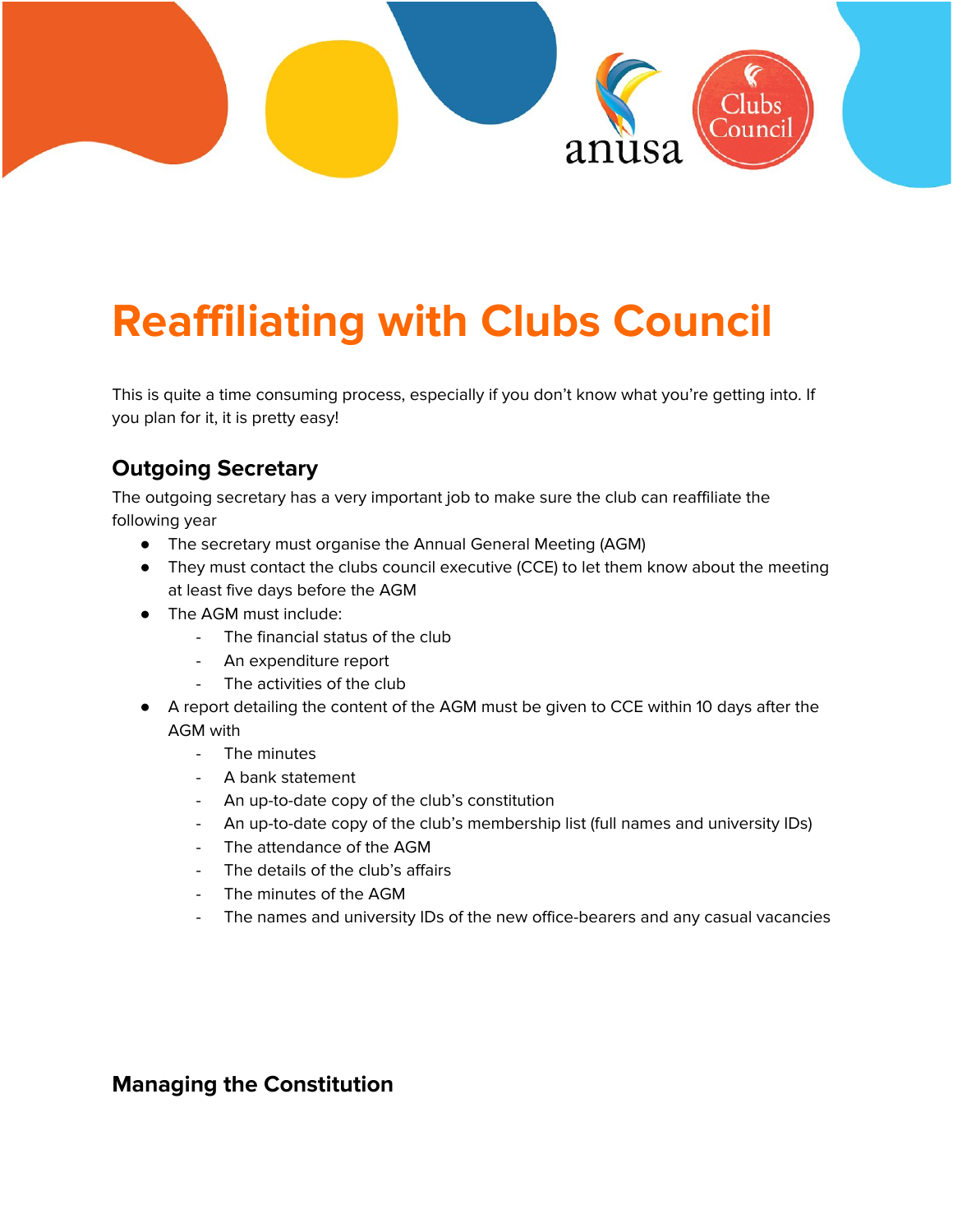- You need a constitution because every club needs a set of rules to follow
- If any issues arise in your society, you can look back at your constitution and refer to that
- To remain affiliated with Clubs Council you need to keep updating your constitution, because your club's rules have to be consistent with ours
- This is so that we can help you avoid issues before they arise!
- Check out our constitution template if you need any help

## **Changing Your Constitution**

- If you need to change your constitution then you need to hold a General Meeting
- You need to move a motion at the General Meeting (read up on How to Run a General Meeting to figure out how they work)
- If you intend on changing your constitution you need to email the Clubs Council Executive (CCE) 5 days in advance

#### **Incoming Secretary**

- Usually the Secretary handles re-affiliation, but this will change club to club
- You should make sure that someone on your executive is clearly in charge of this task

#### **Reaffiliating**

- The Affiliations Officer will be the first point of contact for clubs when they are trying to reaffiliate, you can contact them at sa.clubaffiliations@anu.edu.au
- Usually, early in the year they will release a form on the ANUSA website, social media, and via email that you will need to fill out to reaffiliate

## **What do I need to Reaffilate?**

- An up-to-date membership list, with at least 15 members
- The AGM report, as explained above above
- A bank statement with the current funds of your club, with the correct trustees and address
- A current copy of your constitution, with the necessary clauses

## **How will I know when my club is reaffiliated?**

- Clubs Council will notify your club when you have been successfully affiliated
- Please realise that this can take quite a while, but you are still eligible for funding whilst you are waiting to be affiliated, you'll just have to wait to submit any grants

## **Remaining Reaffiliated**